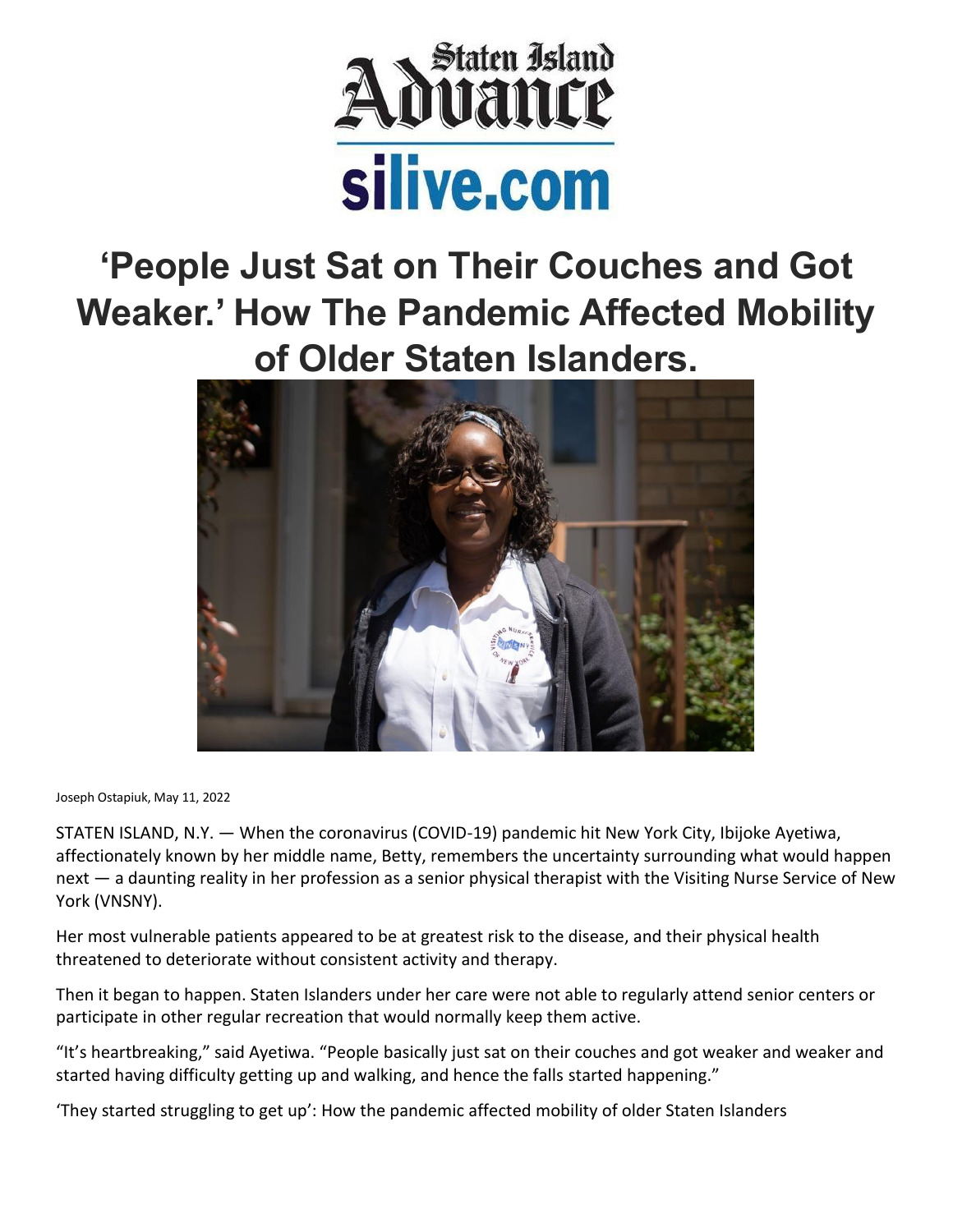

**Barbara Briones during physical therapy at her Arden Heights home. (Staten Island Advance/Joseph Ostapiuk)**



'They started struggling to get up': How the pandemic affected mobility of older Staten Islanders

### **Barbara Briones, left, and Ibijoke (Betty) Ayetiwa, right. (Staten Island Advance/Joseph Ostapiuk)**

Barbara Briones, 85, cherishes her independence.

She lives alone in her Arden Heights home and said she enjoyed being able to go to the store and take care of herself. Then, arthritis began to slow her down — a condition that she said was worsened by restrictions imposed by the pandemic.

"It put me in my own house like a prison," said Briones.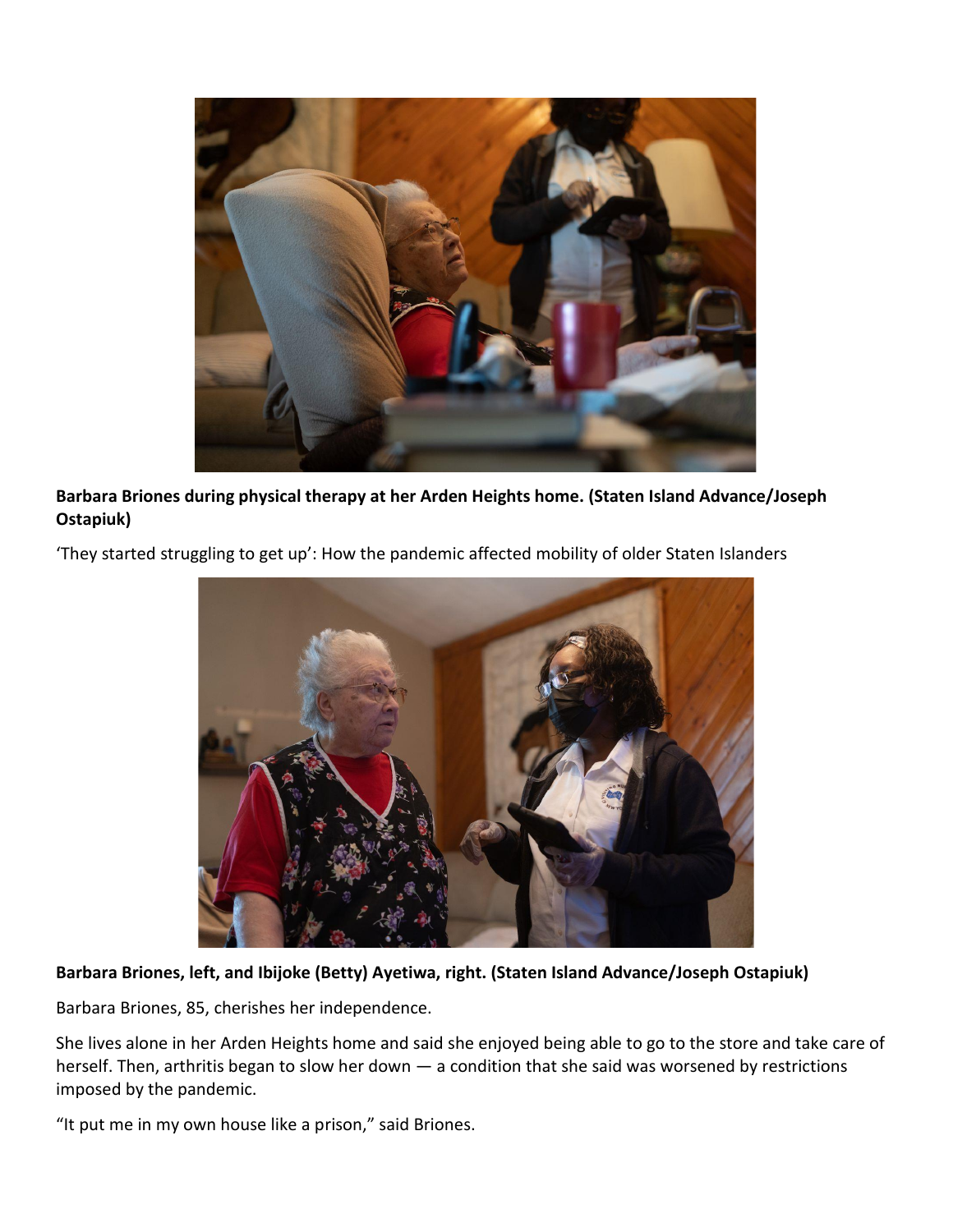With her family more than 1,000 miles away in Florida, Briones felt helpless when her son and daughter-in-law contracted COVID-19. While concerns surrounding the virus swirled, trepidation began to set in when carrying out everyday tasks.

Afraid because of her pain and loss of mobility, each of her steps became a fear not only for herself, but for her family on the other end of the country.

Her son calls every day, she said, and the growing worry, compounded by her health, helped push her to decide on a move to Florida — putting behind a home she has lived in since 1985 and her coveted independence for a chance to be closer to her family.

When weighing the options, she said the choice is clear: "I don't want to be alone anymore."

While still on Staten Island, she said getting up in the morning is the hardest. She used to have significant difficulty just getting up from her chair in front of the television. But, she credits the persistence of Ayetiwa, her physical therapist, with noticeable steps of improvement that have enabled her to move more easily and even walk down the steps of her home without assistance.

Ayetiwa coaches Briones through sitting and standing exercises — activities Briones said she carries out herself throughout the day — as the soon-to-be-86-year-old relishes the opportunity to talk to her therapist, someone she said has been "a lifesaver."

"I don't know what I would have done without her," said Briones.

'They started struggling to get up': How the pandemic affected mobility of older Staten Islanders



## **Barbara Briones during physical therapy at her Arden Heights home. (Staten Island Advance/Joseph Ostapiuk)**

'They started struggling to get up': How the pandemic affected mobility of older Staten Islanders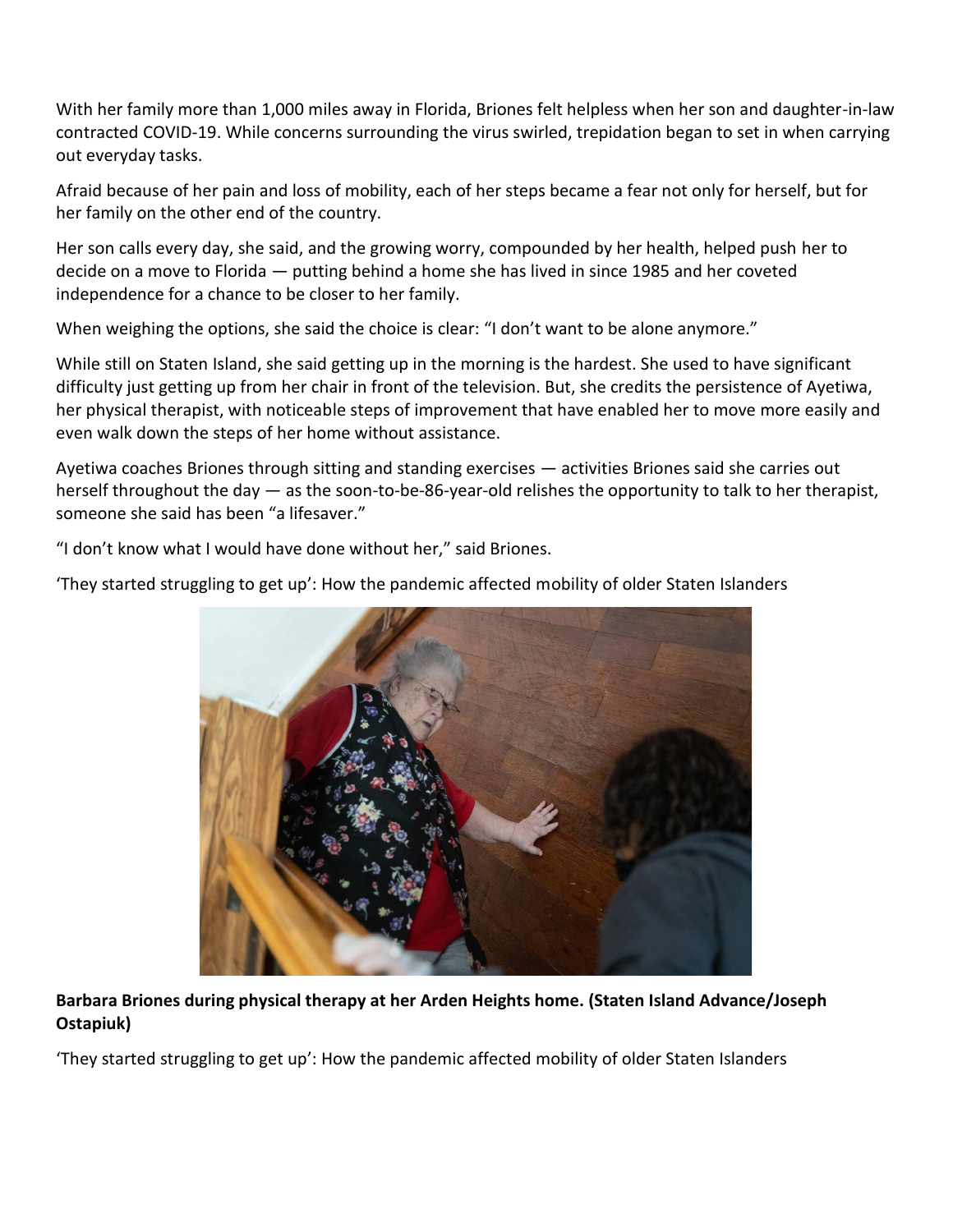

**Ibijoke Ayetiwa, affectionately known by her middle name, Betty, during a physical therapy session. (Staten Island Advance/Joseph Ostapiuk)**

#### **PANDEMIC CHALLENGES**

Working for nearly two decades for VNSNY, Ayetiwa has seen it all. But the pandemic fronted her with new challenges that still persist, even more than two years after the first case was discovered on the borough.

While her role normally involves entering a patient's home and assessing the need for modifications to prevent falls and working to improve an individual's ability to do day-to-date activities, the outbreak initially shut down those efforts.

With inadequate PPE in the early days of March 2020, Ayetiwa said her work reverted to Zoom calls, a practice she said was simply not effective for the needs of her patients.

But, once proper PPE was acquired, she said they went right back to work — amid the uncertainty and restrictiveness caused in a world grappling with COVID-19.

Census data shows around 16% of Staten Islanders are over the age of 65, and while only a fraction of that number requires physical therapy, it underscores the extent of people whose physical lives were most significantly affected by the pandemic.

Even people who would walk once or twice a week began to be "deconditioned," said Ayetiwa, a term referring to a loss of fitness primarily caused by lack of exercise.

"We started getting this huge, huge population of people coming in for just arthritic pain exacerbation," she said, explaining that borough residents were quickly noticing how even brief periods of inactivity leads to tightening of the joints.

"Not only among the geriatric population, even among younger, middle-aged people," she added. "I'm getting a lot of people just catching up and surgeries that they held back on during the pandemic ... and everyone now is slowly coming out of the woodwork to get the care that they need.

Ayetiwa said her career is most singularly focused on limiting patient falls. There's a significant cost after a fall occurs, beginning with admittance into a hospital and potentially spiraling into surgeries and therapies.